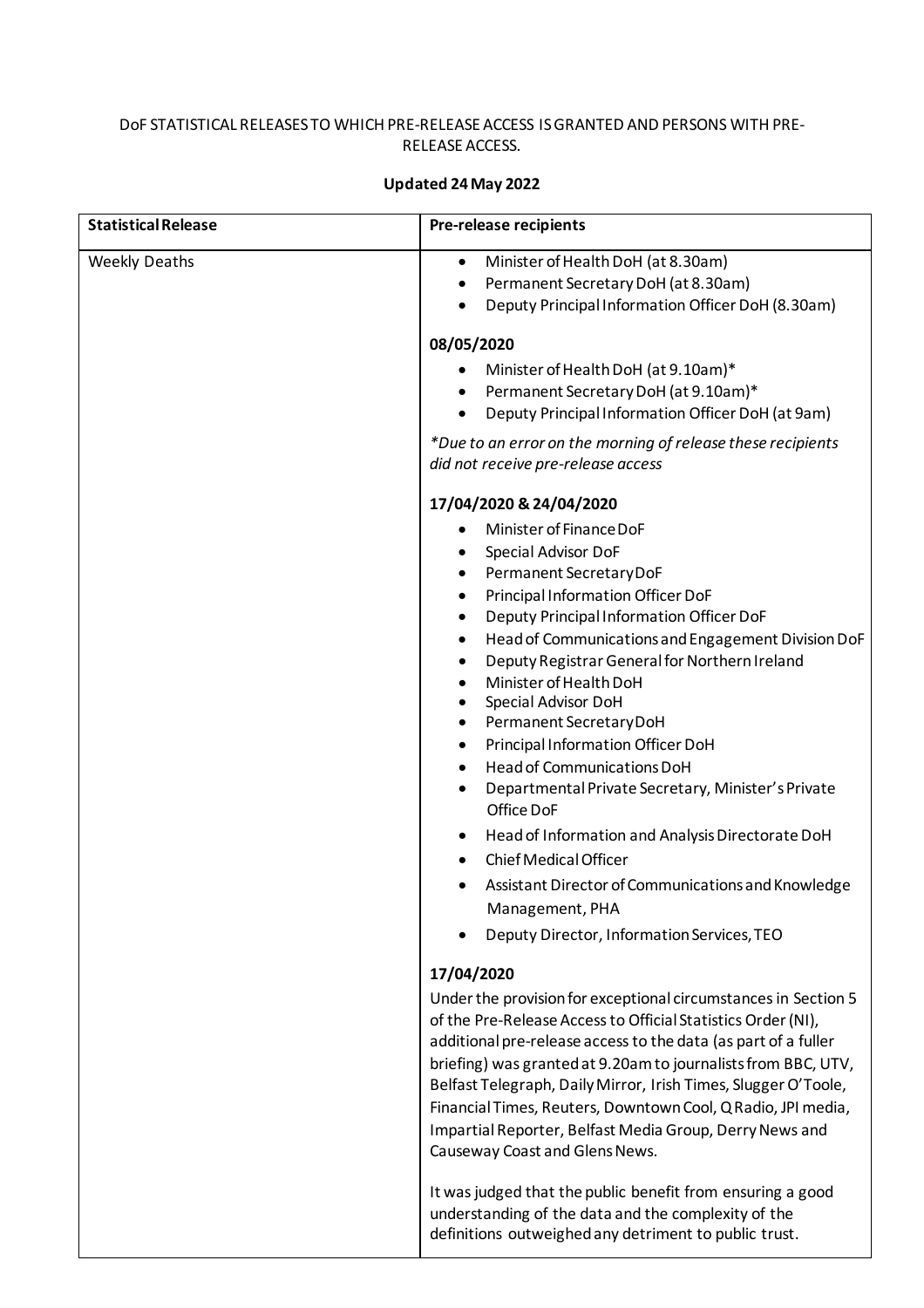| <b>Statistical Release</b>                                                                     | Pre-release recipients                                                                                                                                                                                                                                                                                                                                                                                                                                                                                                                                                                                                                     |
|------------------------------------------------------------------------------------------------|--------------------------------------------------------------------------------------------------------------------------------------------------------------------------------------------------------------------------------------------------------------------------------------------------------------------------------------------------------------------------------------------------------------------------------------------------------------------------------------------------------------------------------------------------------------------------------------------------------------------------------------------|
| COVID-19 Related Deaths in Northern Ireland:<br>Deaths Occurring up to 31 May 2020             | Minister of Health DoH<br>$\bullet$<br>Permanent Secretary DoH<br>$\bullet$<br>Deputy Principal Information Officer DoH<br>$\bullet$<br><b>Head of Communications DoH</b><br>$\bullet$<br>Head of Communications and Engagement Division DoF<br>$\bullet$                                                                                                                                                                                                                                                                                                                                                                                  |
| Covid-19 Related Deaths in Northern Ireland<br>Deaths Occurring During March to August<br>2020 | Minister of Health DoH<br>$\bullet$<br>Special Advisor DoH<br>Permanent Secretary DoH<br>٠<br>Principal Information Officer DoH<br>٠<br><b>Head of Communications DoH</b><br>Head of Information and Analysis Directorate DoH<br>٠<br>Head of Communications and Engagement Division DoF<br>$\bullet$                                                                                                                                                                                                                                                                                                                                      |
| Excess Mortality and Covid-19 Deaths in<br>Northern Ireland: March-June 2020                   | Minister of Health DoH<br>$\bullet$<br>Permanent Secretary DoH<br>٠<br>Principal Information Officer DoH<br>$\bullet$<br>Head of Communications DoH<br>Head of Information and Analysis Directorate DoH<br>٠<br>Head of Communications and Engagement Division DoF<br>٠                                                                                                                                                                                                                                                                                                                                                                    |
| Excess Winter Mortality Statistics 2019-2020                                                   | DoH Minister<br>٠<br>DoF Minister<br>$\bullet$<br>Special Advisor DoF<br>Special Advisor DoH<br>$\bullet$<br>Permanent Secretary DoF<br>٠<br>Permanent Secretary DoH<br>٠<br><b>Chief Medical Officer</b><br><b>Chief Executive NISRA</b><br>Head of Communications and Engagement Division<br><b>DoF</b><br>Head of Communications DoH<br>Head of Information & Analysis Directorate DoH<br>Principal Information Officer Press Office DoH<br>Principal Information Officer Press Office DoF<br>٠<br>Deputy Principal Information Officer Press Office<br><b>DoF</b><br>Minister's Private Secretary DoH<br>Deputy Registrar General<br>٠ |
| Excess Winter Mortality Statistics 2020-2021                                                   | <b>DoH Minister</b><br>٠<br>Special Advisor DoH<br>Permanent Secretary DoH<br><b>Chief Medical Officer</b><br><b>Chief Executive NISRA</b><br>Head of Communications and Engagement Division<br><b>DoF</b><br><b>Head of Communications DoH</b><br>Head of Information & Analysis Directorate DoH<br>٠<br>Senior Information Officer Press Office DoF<br>Minister's Private Secretary DoH                                                                                                                                                                                                                                                  |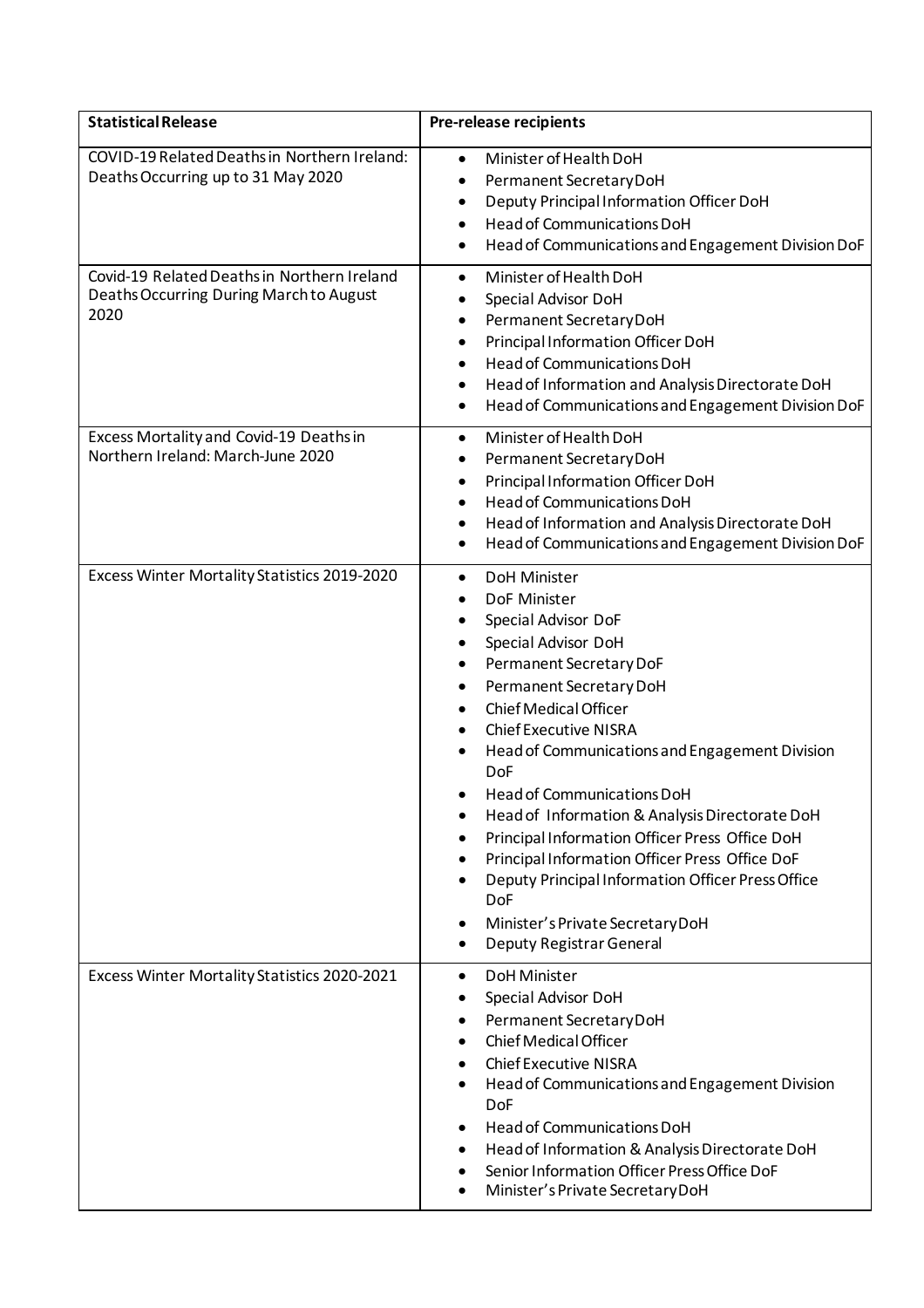| <b>Statistical Release</b>                                               | <b>Pre-release recipients</b>                                                                                                                                                                                                                                                                                                                                                                                                                                                                                                                                                                                                                                                                                                                                                  |
|--------------------------------------------------------------------------|--------------------------------------------------------------------------------------------------------------------------------------------------------------------------------------------------------------------------------------------------------------------------------------------------------------------------------------------------------------------------------------------------------------------------------------------------------------------------------------------------------------------------------------------------------------------------------------------------------------------------------------------------------------------------------------------------------------------------------------------------------------------------------|
| Drug-Related and Drug-misuse<br>deaths registered in Northern<br>Ireland | <b>DoH Minister</b><br>$\bullet$<br>DoJ Minister<br>$\bullet$<br>Special Advisor, DoH<br>٠<br>Special Advisor, DoJ<br>Permanent Secretary, DoH<br>٠<br>Principal Officer, Chief Medical Officer Group, DoH<br>٠<br>Minister's Private Secretary, DoH<br>٠<br>NISRA Chief Executive & Registrar General<br>٠<br>Head of Safer Communities Directorate, DoJ<br>٠<br>Head of Protection and Organised Crime Division,<br>٠<br>DoJ<br>Head of Organised Crime Branch, DoJ<br>٠<br>Principal Statistician, Analytical Services Group, DoJ<br>٠<br>Head of Communications, DoH<br>٠<br>Head of Information & Analysis Directorate, DoH<br>٠<br>Safer Communities Policy Lead, DoJ<br>٠<br>Principal Information Officer, DoJ<br>$\bullet$<br>Principal Information Officer, DoH<br>٠ |
| Review of Suicide Statistics in<br>Northern Ireland, 2015 - 2020         | <b>DoH Minister</b><br>٠<br>DoJ Minister<br>Special Advisor, DoH<br>٠<br>Special Advisor, DoJ<br>Permanent Secretary, DoH<br>٠<br>Permanent Secretary, DoJ<br>٠<br>Minister's Private Secretary, DoH<br>٠<br>Chief Medical Officer, DoH<br>٠<br>Suicide Prevention Policy Lead, DoH<br>٠<br>Principal Information Officer, DoJ<br>٠<br>Principal Information Officer, DoH<br>٠<br>Deputy Registrar General for Northern Ireland, GRO<br>٠<br>Presiding Coroner, Coroners Service NI<br>Coroner, Coroners Service NI<br>Head of Coroners Service and Legacy Inquest Unit<br><b>Head of NI Courts and Tribunals Service</b><br>Judicial Communications Officer, Lady Chief Justice's<br>Office                                                                                   |
| NI Quarterly Registrar General Tables, Quarter<br>4 2022                 | <b>DoH Minister</b><br>$\bullet$<br>Permanent Secretary, DoH<br>٠<br>Special Advisor, DoH<br>Chief Medical Officer, DoH<br>Suicide Prevention and Positive Mental Health Policy<br>Lead, DoH<br>Head of Communications, DoH<br>٠<br>Information Officer, DoH Press Office<br>Minister's Private Secretary, DoH<br>Deputy Registrar General                                                                                                                                                                                                                                                                                                                                                                                                                                     |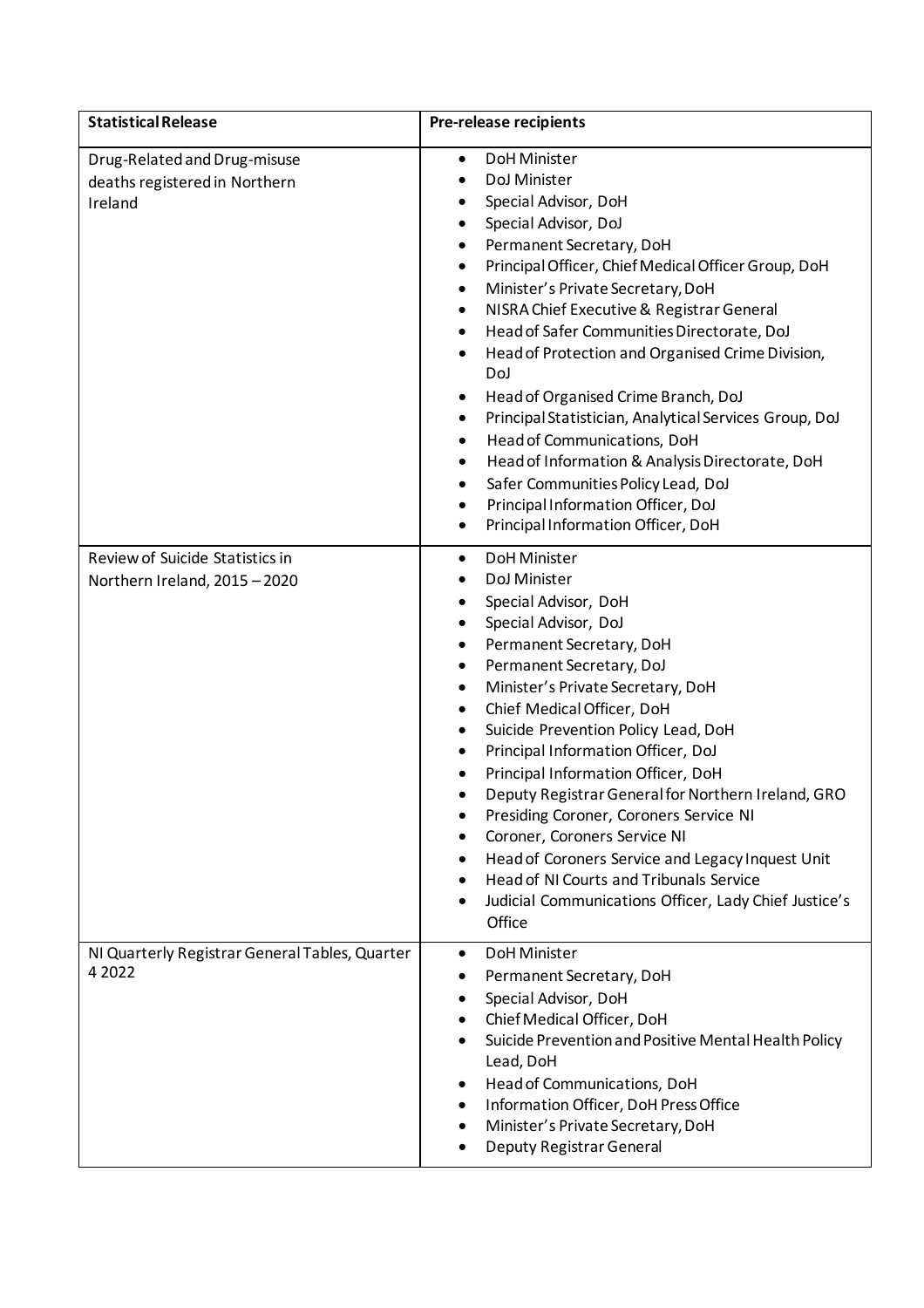| <b>Statistical Release</b>                                                 | <b>Pre-release recipients</b>                                                                                                                                                                                                                                                                                                                                                                                                                                                                                                                                                                                                                                                                                                                             |
|----------------------------------------------------------------------------|-----------------------------------------------------------------------------------------------------------------------------------------------------------------------------------------------------------------------------------------------------------------------------------------------------------------------------------------------------------------------------------------------------------------------------------------------------------------------------------------------------------------------------------------------------------------------------------------------------------------------------------------------------------------------------------------------------------------------------------------------------------|
| NI Multiple Deprivation Measure 2017                                       | Head of the Civil Service (HOCS), TEO<br>$\bullet$<br>Permanent Secretary, DAERA<br>٠<br>Permanent Secretary, DE<br>٠<br>Permanent Secretary, DfC<br>Permanent Secretary, DfE<br>٠<br>Permanent Secretary, Dfl<br>Permanent Secretary, DoF<br>٠<br>Permanent Secretary, DoH<br>$\bullet$<br>Permanent Secretary, DoJ<br>٠<br>Chief Agricultural Economist, DAERA<br>٠<br>Head of Tackling Educational Disadvantage Team, DE<br>$\bullet$<br>Director Strategic Policy and Planning, DfC<br>٠<br>Principal Economist, DfE<br>٠<br>Director, Justice Delivery, DoJ<br>$\bullet$<br>Deputy Secretary, PfG and NICS of the Future, TEO<br>٠<br>Director Information & Analysis, DoH<br>٠<br>Director of Strategy, Communications and Change, Dfl<br>$\bullet$ |
| Employment in the Northern Ireland Civil<br>Service                        | Head of NI Civil Service (HOCS), TEO<br>$\bullet$<br>Permanent Secretary, DoF<br>$\bullet$<br>Director (Grade 3) NICSHR, DoF<br>$\bullet$<br>Director of Talent Management (Grade 5) NICS HR,<br>٠<br><b>DoF</b><br>Head of Communications and Engagement, DoF<br>Principal Information Officer, Communications Office,<br>٠<br>DoF                                                                                                                                                                                                                                                                                                                                                                                                                       |
| Personnel Statistics for the Northern Ireland<br>Civil Service             | Minister of Finance DoF<br>$\bullet$<br>Special Advisor DoF<br>Head of NI Civil Service (HOCS), TEO<br>Permanent Secretary DoF<br>٠<br>Director (Grade 3) NICSHR DoF<br>Head of Communications and Engagement, DoF<br>Principal Information Officer, Communications Office,<br>٠<br><b>DoF</b>                                                                                                                                                                                                                                                                                                                                                                                                                                                            |
| Quarterly Sickness Absence in the Northern<br><b>Ireland Civil Service</b> | Minister of Finance, DoF<br>$\bullet$<br>Special Advisor, DoF<br>Head of NI Civil Service (HOCS), TEO<br>Permanent Secretary, DAERA<br>Deputy Secretary Engaged Communities, DfC<br>Permanent Secretary, DfE<br>Permanent Secretary, DE<br>Permanent Secretary, Dfl<br>٠<br>Permanent Secretary, DoJ<br>Director of Public Prosecutions for NI<br>Grade 5, NICS HR Employee Relations, DoF<br>٠<br>Grade 7, NICS HR Employee Relations, DoF<br>Head of Communications and Engagement, DoF<br>Senior Information Officer, Communications Office, DoF                                                                                                                                                                                                       |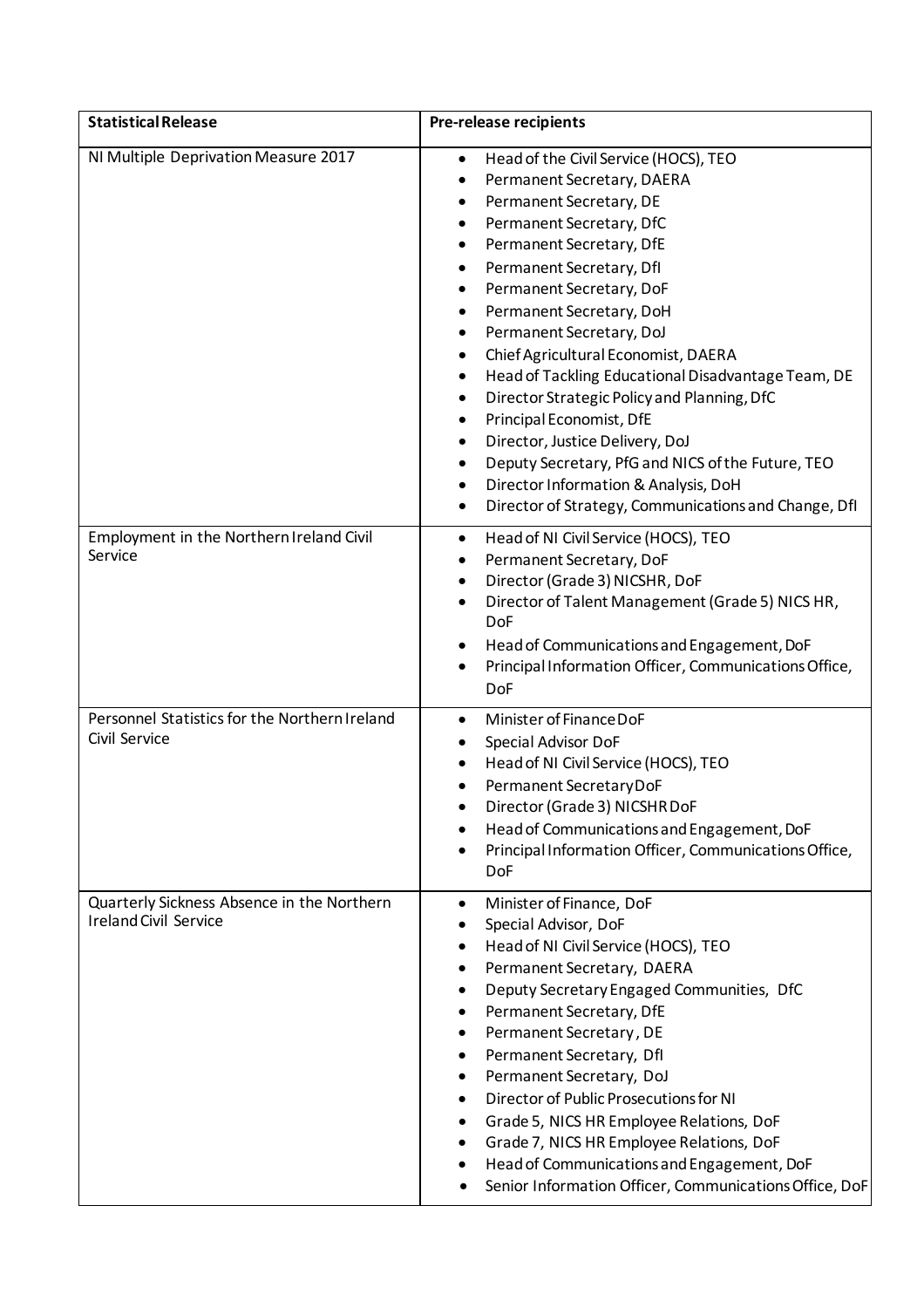| <b>Statistical Release</b>                                                                        | <b>Pre-release recipients</b>                                                                                                                                                                                                                                                                                                                                                                                                                                                                                                                                                                                                                           |
|---------------------------------------------------------------------------------------------------|---------------------------------------------------------------------------------------------------------------------------------------------------------------------------------------------------------------------------------------------------------------------------------------------------------------------------------------------------------------------------------------------------------------------------------------------------------------------------------------------------------------------------------------------------------------------------------------------------------------------------------------------------------|
| Annual Sickness Absence in the Northern<br><b>Ireland Civil Service</b>                           | Minister of Finance, DoF<br>٠<br>Special Advisor, DoF<br>$\bullet$<br>Head of NI Civil Service (HOCS), TEO<br>٠<br>Permanent Secretary, DAERA<br>Permanent Secretary, DfC<br>$\bullet$<br>Permanent Secretary, DfE<br>٠<br>Permanent Secretary, DE<br>٠<br>Permanent Secretary, DoF<br>٠<br>Permanent Secretary, Dfl<br>٠<br>Grade 5, Justice Delivery, DoJ<br>٠<br>Director (Grade 3) NICSHR, DoF<br>$\bullet$<br>Grade 5, NICS HR Employee Relations DoF<br>٠<br>Grade 7, NICS HR Employee Relations DoF<br>٠<br>Head of Communications and Engagement, DoF<br>$\bullet$<br>Principal Information Officer, Communications Office,<br>$\bullet$<br>DoF |
| Equality Statistics for the Northern Ireland Civil<br>Service                                     | Minister of Finance DoF<br>$\bullet$<br>Special Advisor DoF<br>٠<br>Head of NI Civil Service (HOCS), TEO<br>٠<br>Permanent Secretary, DoF<br>Director (Grade 3) of NICS HR DoF<br>٠<br>Director, Strategy, Diversity and Inclusion (Grade 5)<br>٠<br>NICS HR, DoF<br>Deputy Principal, Strategy, Diversity and Inclusion,<br>NICS HR, DoF<br>Head of Communications and Engagement, DoF<br>Principal Information Officer, Communications Office,<br><b>DoF</b>                                                                                                                                                                                          |
| Pay Statistics for the Northern Ireland Civil<br>Service                                          | Minister for Finance, DoF<br>$\bullet$<br>Special Advisor, DoF<br>Head of NI Civil Service (HOCS), TEO<br>Permanent Secretary, DoF<br>Director (Grade 3) NICSHR, DoF<br>Pay and Reward, NICS HR, G7<br>Pay and Reward, NICS HR, DP<br>Head of Communications and Engagement, DoF<br>Senior Information Officer, Communications Office<br>DoF                                                                                                                                                                                                                                                                                                            |
| Cost to Businesses of Completing Statistical<br>Surveys issued by Northern Ireland<br>Departments | Minister of Finance DoF<br>Special Advisor DoF<br>Permanent Secretary DoF<br>Principal Information Officer DoF<br>Senior Information Officer, DoF<br>Departmental Private Secretary, Minister's Private<br>Office DoF                                                                                                                                                                                                                                                                                                                                                                                                                                   |